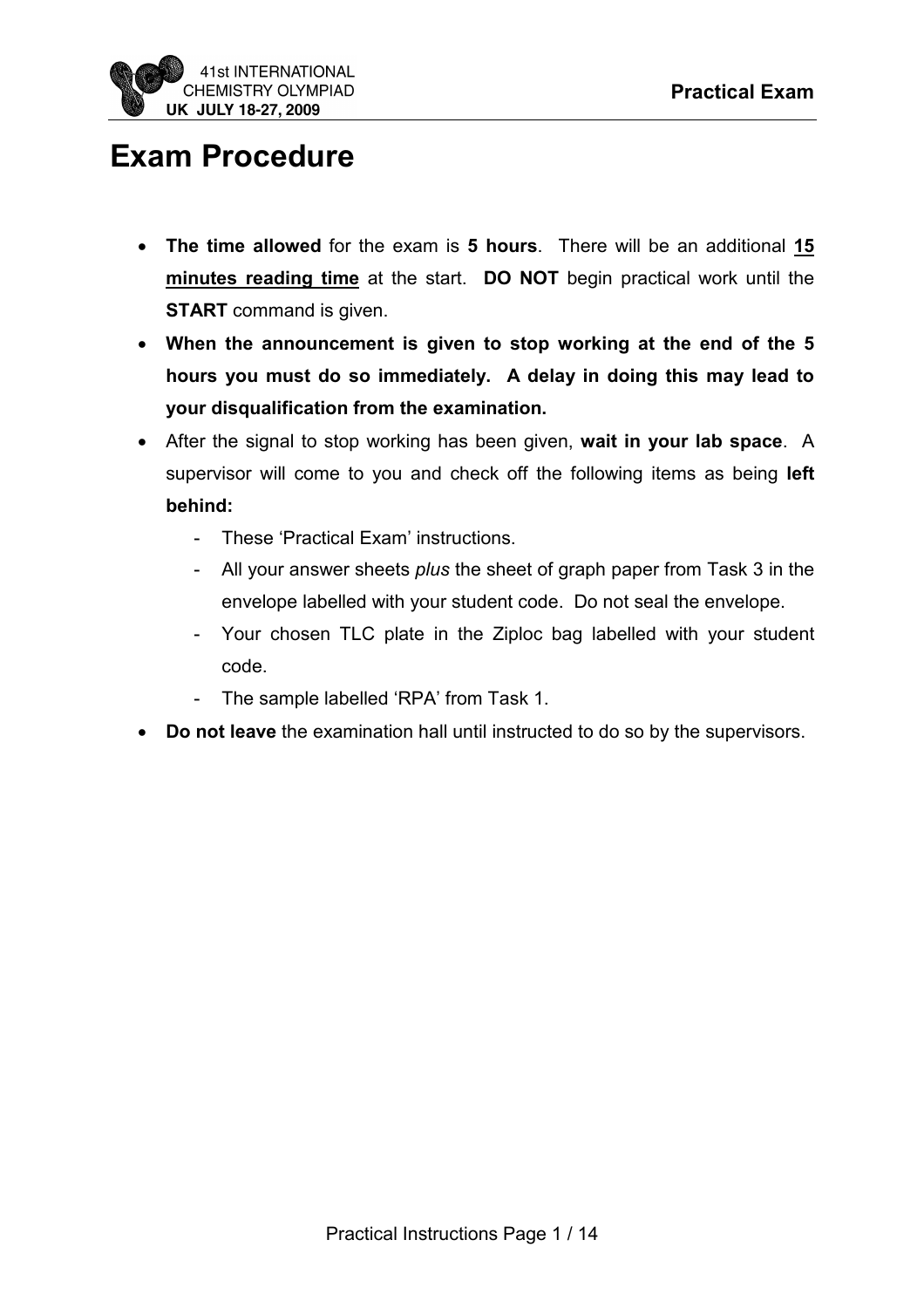

# **General Information**

- **Safety** is of paramount importance in the laboratory. You should be following the safety rules given in the IChO regulations. **Safety glasses** and **lab coats** must be worn at **ALL TIMES**. **Gloves** should be worn during Task 1.
- If you behave in an unsafe way, you will be warned **once** before you are asked to leave the laboratory. You will not be allowed to return and will receive a score of zero for the entire experimental examination.
- The **problem booklet** is made up of 14 pages, within which there are **3 tasks**. You may do the tasks in any order you choose.
- The **answer booklet** is made up of 11 pages. You should write **your name and student code onto every answer sheet**. Do not attempt to separate the sheets.
- Your answers and working must **only be written in the spaces provided for them**. Anything written elsewhere will not be marked. Any calculations must be shown (calculators may be used). If you need to do **rough working**, use the back of the sheets.
- Numerical answers are meaningless without the appropriate units. You will be heavily penalised if units are not given where required.
- Use only the pens, pencil, rubber, ruler and calculator provided.
- If you make an error or break something and require **extra equipment, or chemicals**, ask a supervisor.Whatever you have requested will be provided, but after the first request **there will be a penalty of 1 of the 40 available practical points for each subsequent request.** Additional sheets of graph paper will be provided on request with no penalty.
- If you have any **questions** regarding the tasks or require a **refreshment/toilet break**, ask a member of staff.
- If you need to re-use glassware during the exam, clean it carefully at the closest sink to you.
- Solutions may be disposed of into the sink, **except EDTA and those containing copper or silver**. Please leave these on your bench or dispose of into the containers provided.
- The official English version of this examination is available on request if clarification is required.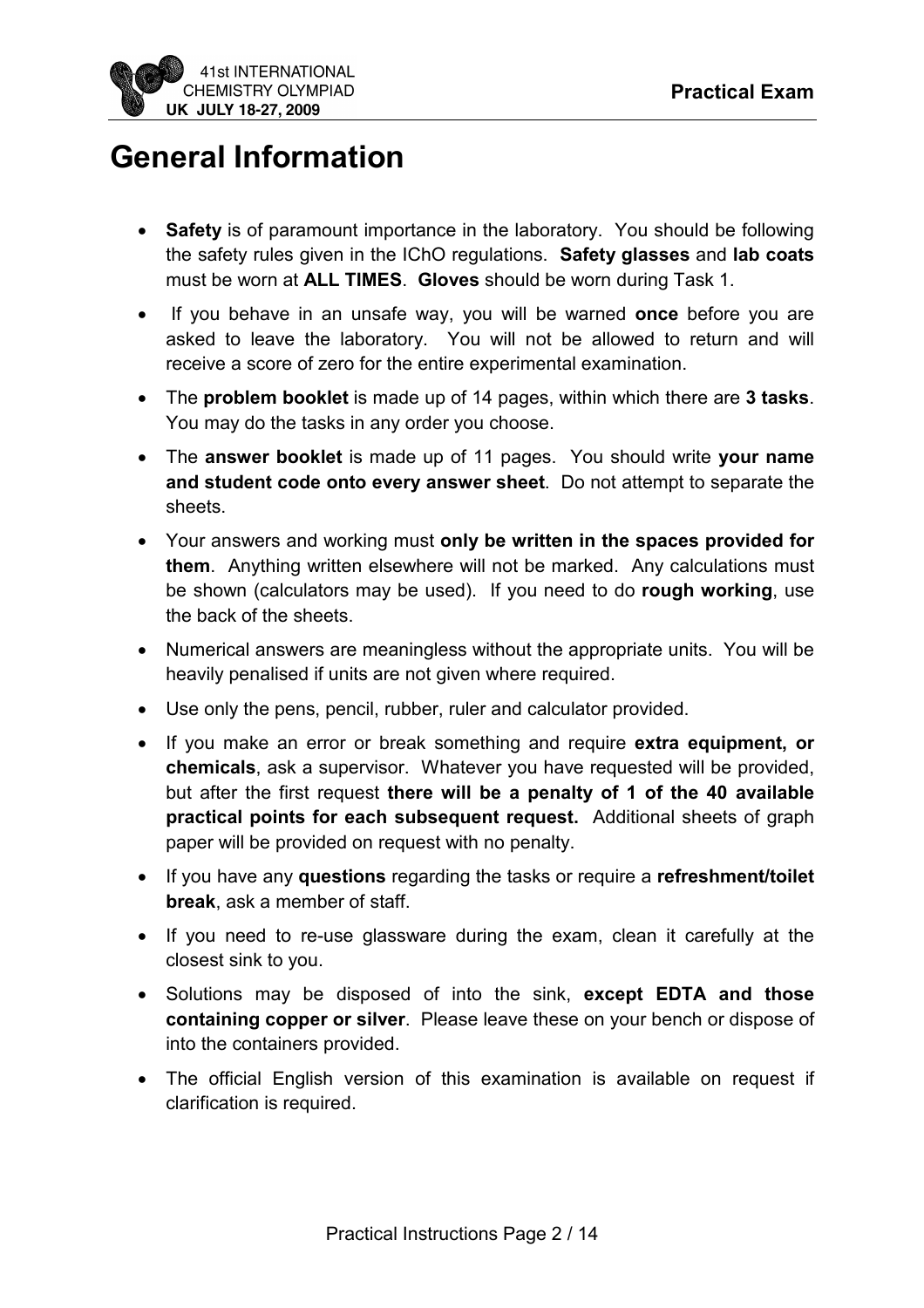

| 1                      |                |       |                |       |               |                |       |               |       |       |                             |       |       |                                    |       |                | 18             |
|------------------------|----------------|-------|----------------|-------|---------------|----------------|-------|---------------|-------|-------|-----------------------------|-------|-------|------------------------------------|-------|----------------|----------------|
| 1                      |                |       |                |       |               |                |       |               |       |       |                             |       |       |                                    |       |                | $\overline{c}$ |
| H                      |                |       |                |       |               |                |       |               |       |       |                             |       |       |                                    |       |                | He             |
| 1.008                  | $\overline{2}$ |       |                |       |               |                |       |               |       |       |                             | 13    | 14    | 15                                 | 16    | 17             | 4 0 0 3        |
| 3                      | $\overline{4}$ |       |                |       |               |                |       |               |       |       |                             | 5     | 6     | 7                                  | 8     | 9              | 10             |
| Li                     | Вe             |       |                |       |               |                |       |               |       |       |                             | B     | Ć     | N                                  | O     | F              | Ne             |
| 6.94                   | 9.01           |       |                |       |               |                |       |               |       |       |                             | 10.81 | 12.01 | 14.01                              | 16 00 | 19.00          | 20.18          |
| 11                     | 12             |       |                |       |               |                |       |               |       |       |                             | 13    | 14    | 15                                 | 16    | 17             | 18             |
| Na                     | Мg             |       |                |       |               |                |       |               |       |       |                             | ΑI    | Si    | P                                  | S     | C <sub>1</sub> | Ar             |
| 22.99                  | 24 31          | 3     | $\overline{4}$ | 5     | 6             | $\overline{7}$ | 8     | 9             | 10    | 11    | 12                          | 26.98 | 28.09 | 3097                               | 32 06 | 35 45          | 39.95          |
| 19                     | 20             | 21    | 22             | 23    | 24            | 25             | 26    | 27            | 28    | 29    | 30                          | 31    | 32    | 33                                 | 34    | 35             | 36             |
| Κ                      | Ca             | Sc    | Τi             | V     | Cr            | Мn             | Fe    | C٥            | Ni    | Cu    | Zn                          | Ga    | Ge    | As                                 | Se    | Βr             | Κr             |
| 39.102                 | 40.08          | 44.96 | 4790           | 50.94 | 52.00         | 54 94          | 55 85 | 5893          | 58.71 | 63 55 | 65 37                       | 6972  | 72.59 | 74.92                              | 78.96 | 79.904         | 83 80          |
| 37                     | 38             | 39    | 40             | 41    | 42            | 43             | 44    | 45            | 46    | 47    | 48                          | 49    | 50    | 51                                 | 52    | 53             | 54             |
| R b                    | Sr             | Y     | Zr             | Nb    | Мo            | Тc             | Ru    | Rh            | Pd    | Ag    | Cd                          | In.   | Sn    | Sb                                 | Тe    |                | Хe             |
| 85 47                  | 87.62          | 88.91 | 91 22          | 92.91 | 95 94         |                |       | 101 07 102 91 | 1064  |       |                             |       |       | 107 87 112 40 114 82 118 69 121 75 |       | 127 60 126 90  | 131.30         |
| 55                     | 56             | 57    | 72             | 73    | 74            | 75             | 76    | 77            | 78    | 79    | 80                          | 81    | 82    | 83                                 | 84    | 85             | 86             |
| $\mathsf{C}\mathbf{s}$ | Ba             | La*   | Ηf             | Тa    | W             | Re             | Os    | <u>Ir</u>     | Pt    | Au    | Hg                          | ΤI    | Рb    | Вi                                 | Po    | At             | Rn             |
| 132.91                 | 137 34         |       | 138 91 178 49  |       | 180 95 183 85 | 1862           | 1902  | 192.2         |       |       | 195 09 196 97 200 59 204 37 |       | 207.2 | 208.98                             |       |                |                |
| 87                     | 88             | 89    |                |       |               |                |       |               |       |       |                             |       |       |                                    |       |                |                |
| Fr                     | Ra             | $Ac+$ |                |       |               |                |       |               |       |       |                             |       |       |                                    |       |                |                |
|                        |                |       |                |       |               |                |       |               |       |       |                             |       |       |                                    |       |                |                |

#### **Periodic table with relative atomic masses**

| *Lanthanides           | 58<br>Сe | 59<br>Pr | 60<br>Nd | 61<br>Pm  | 62<br>Sm | 63<br>Eu | 64<br>Gd | 65<br>Тb | 66<br>Dv | 67<br>Ho | 68<br>Er | 69<br>m | 70     | 71     |
|------------------------|----------|----------|----------|-----------|----------|----------|----------|----------|----------|----------|----------|---------|--------|--------|
|                        | 140.12   | 140.91   | 144.24   |           | 150.4    | 151.96   | 157.25   | 158.93   | 162.50   | 164.93   | 167.26   | 168.93  | 173.04 | 174.97 |
|                        | 90       | 91       | 92       | 93        | 94       | 95       | 96       | 97       | 98       | 99       | 100      | 101     | 102    | 103    |
| <sup>+</sup> Actinides | Тh       | Pa       | U        | <b>Np</b> | Pu       | Am       | $ C_m $  | Βk       | Сf       | Es       | Fm       | Md      | No     |        |
|                        | 232.01   |          | 238.03   |           |          |          |          |          |          |          |          |         |        |        |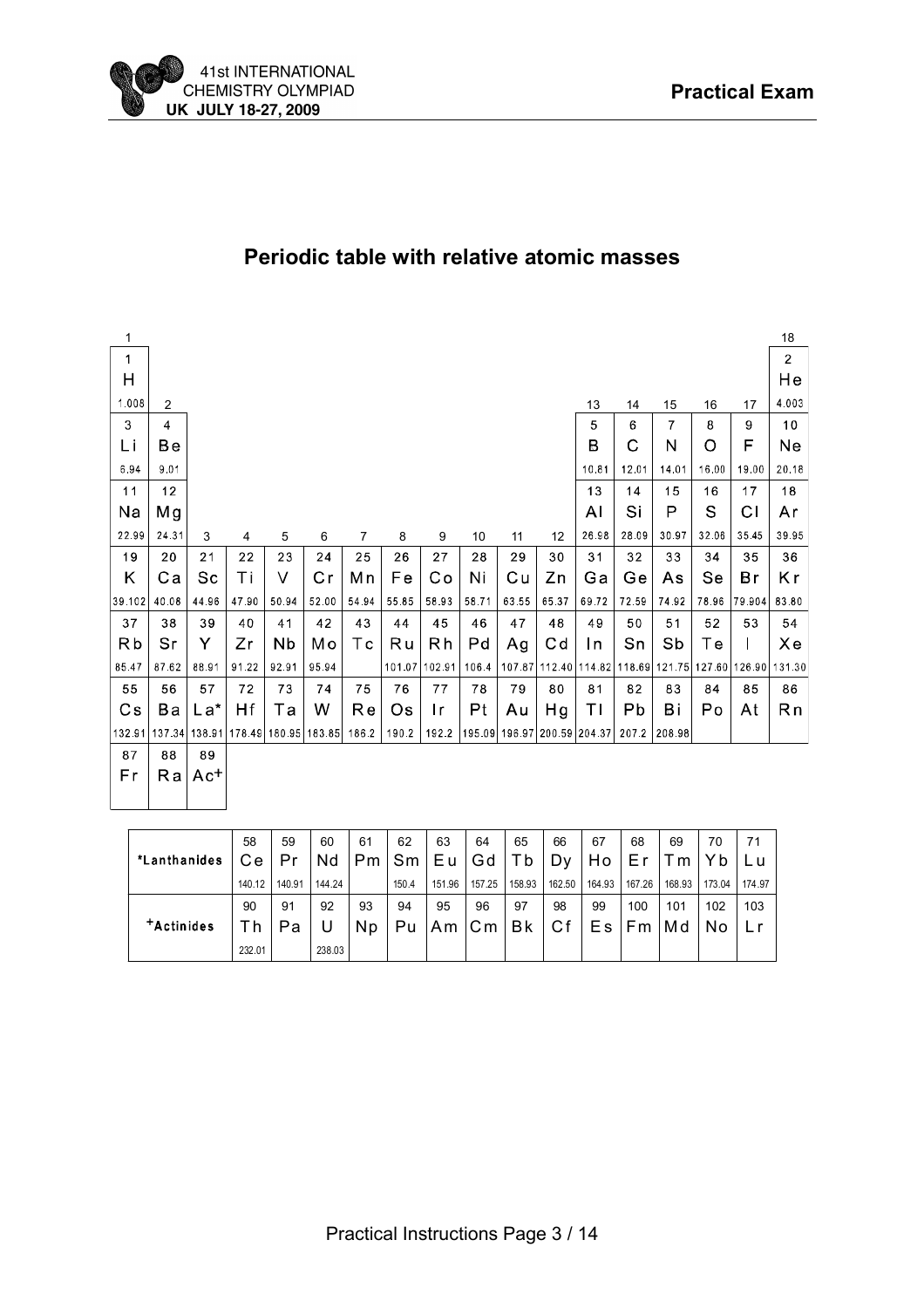

# **Apparatus per Student**

| <b>Apparatus</b>                                                         | <b>Number</b>           |  |  |  |  |  |
|--------------------------------------------------------------------------|-------------------------|--|--|--|--|--|
| Task 1:                                                                  |                         |  |  |  |  |  |
| Glass beaker (25 $cm3$ )                                                 | 1                       |  |  |  |  |  |
| Large metal spatula                                                      | 1                       |  |  |  |  |  |
| Small metal spatula                                                      | 1                       |  |  |  |  |  |
| Flat ended glass rod                                                     | 1                       |  |  |  |  |  |
| Suction pump                                                             | 1                       |  |  |  |  |  |
| Buchner flask (250 cm <sup>3</sup> )                                     | 1                       |  |  |  |  |  |
| Rubber ring seal for Buchner flask                                       | 1                       |  |  |  |  |  |
| Hirsch funnel                                                            | 1                       |  |  |  |  |  |
| Vial for crude product A, labelled 'CPA'                                 | 1                       |  |  |  |  |  |
| TLC jar and lid with filter paper inside                                 | 1                       |  |  |  |  |  |
| TLC plates (in Ziploc bag labelled with student code)                    | 3                       |  |  |  |  |  |
| <b>TLC</b> spotters                                                      | 6                       |  |  |  |  |  |
| Conical flask (100 cm <sup>3</sup> )                                     | 3                       |  |  |  |  |  |
| Magnetic stirring bar                                                    | 1                       |  |  |  |  |  |
| Stirrer hotplate                                                         | 1                       |  |  |  |  |  |
| Glass funnel (75 mm)                                                     | 1                       |  |  |  |  |  |
| Spring test tube holder                                                  | 1                       |  |  |  |  |  |
| <b>Buchner funnel</b>                                                    | 1                       |  |  |  |  |  |
| Polystyrene tray (ice bath)                                              | 1                       |  |  |  |  |  |
| Vial for recrystallised product A, labelled with student code and 'RPA'. | 1                       |  |  |  |  |  |
| Ziploc bag containing:                                                   | 1                       |  |  |  |  |  |
| pH paper and chart                                                       | 1                       |  |  |  |  |  |
| Filter paper for Hirsch funnel<br>$\bullet$                              | $\overline{2}$          |  |  |  |  |  |
| Filter paper for hot filtration                                          | $\overline{2}$          |  |  |  |  |  |
| Filter paper for Buchner funnel                                          | $\overline{2}$          |  |  |  |  |  |
| Task 2:                                                                  |                         |  |  |  |  |  |
| Burette $(50 \text{ cm}^3)$                                              | $\mathbf{1}$            |  |  |  |  |  |
| Measuring cylinder $(25 \text{ cm}^3)$                                   | 1                       |  |  |  |  |  |
| Conical flask $(250 \text{ cm}^3)$                                       | $\overline{\mathbf{4}}$ |  |  |  |  |  |
| Plastic funnel (40 mm)                                                   | 1                       |  |  |  |  |  |
|                                                                          |                         |  |  |  |  |  |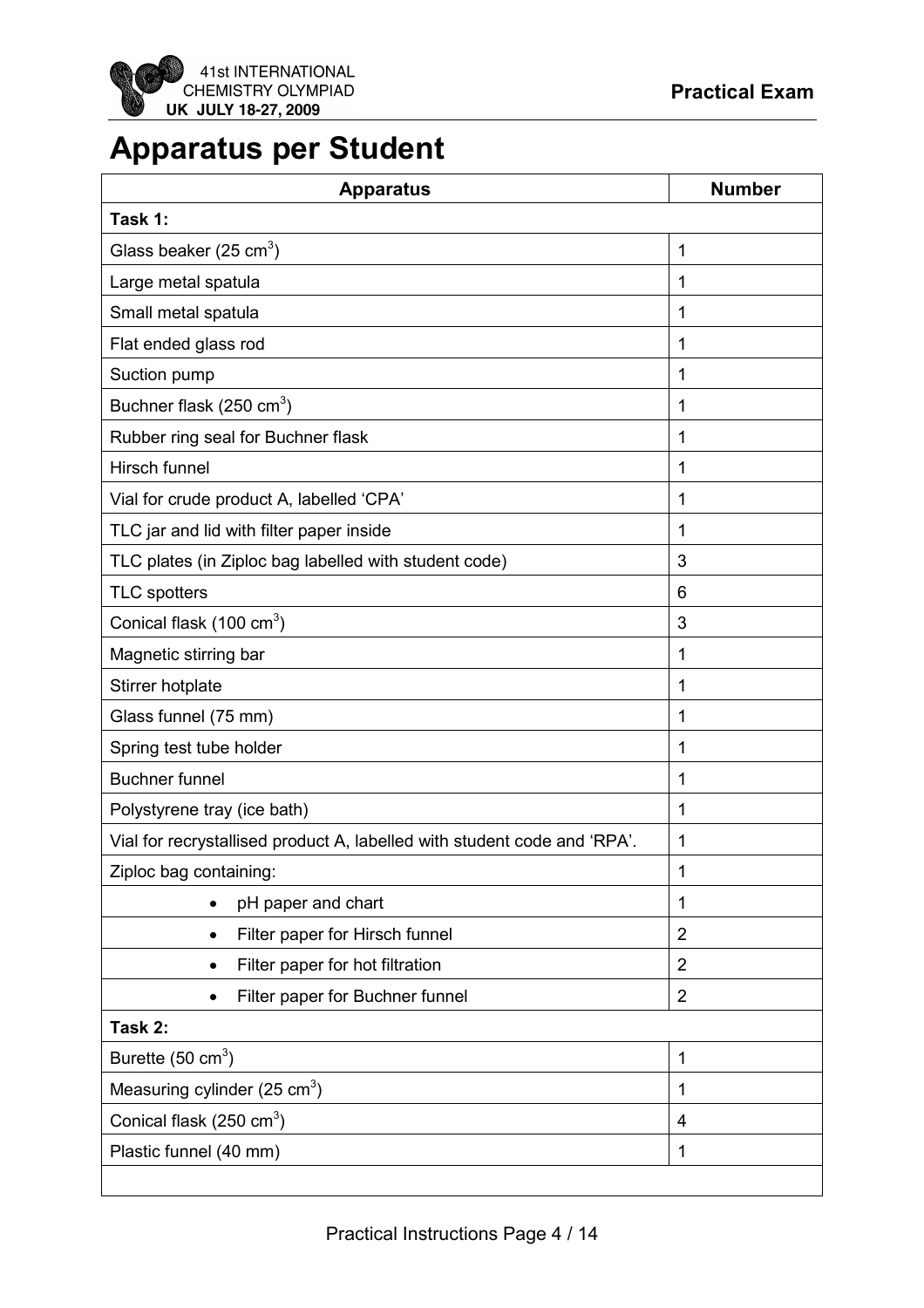

| Task 3:                                                      |              |
|--------------------------------------------------------------|--------------|
| Tall plastic vessel                                          | 1            |
| Conductivity meter                                           | $\mathbf{1}$ |
| Rubber Pipette bulb (50 $cm3$ )                              | 1            |
| Pipette $(50 \text{ cm}^3)$                                  | 1            |
| Volumetric flask (250 cm <sup>3</sup> )                      | 1            |
| Burette $(50 \text{ cm}^3)$                                  | $\mathbf{1}$ |
| Plastic funnel (40 mm)                                       | 1            |
| Sheet of graph paper with labelled axes                      | 1            |
| For use in more than one task:                               |              |
| Pencil                                                       | 1            |
| Marker pen                                                   | 1            |
| Envelope labelled with student code                          | 1            |
| Wash bottle containing distilled water (500 $\text{cm}^3$ )  | 1            |
| <b>Bosshead</b>                                              | 4            |
| Clamps                                                       | 4            |
| Retort stand and rod (Zoology only)                          | 3            |
| Measuring cylinder $(10 \text{ cm}^3)$                       | 1            |
| Tissue paper for cleaning                                    |              |
| Disposable plastic pipette $(3 \text{ cm}^3)$                | 8            |
| <b>Shared equipment:</b>                                     |              |
| UV lamp                                                      |              |
| Balance (to 3 decimal places)                                |              |
| Labelled waste containers for EDTA, copper, and silver waste |              |
| Purple nitrile gloves in all sizes                           |              |
|                                                              |              |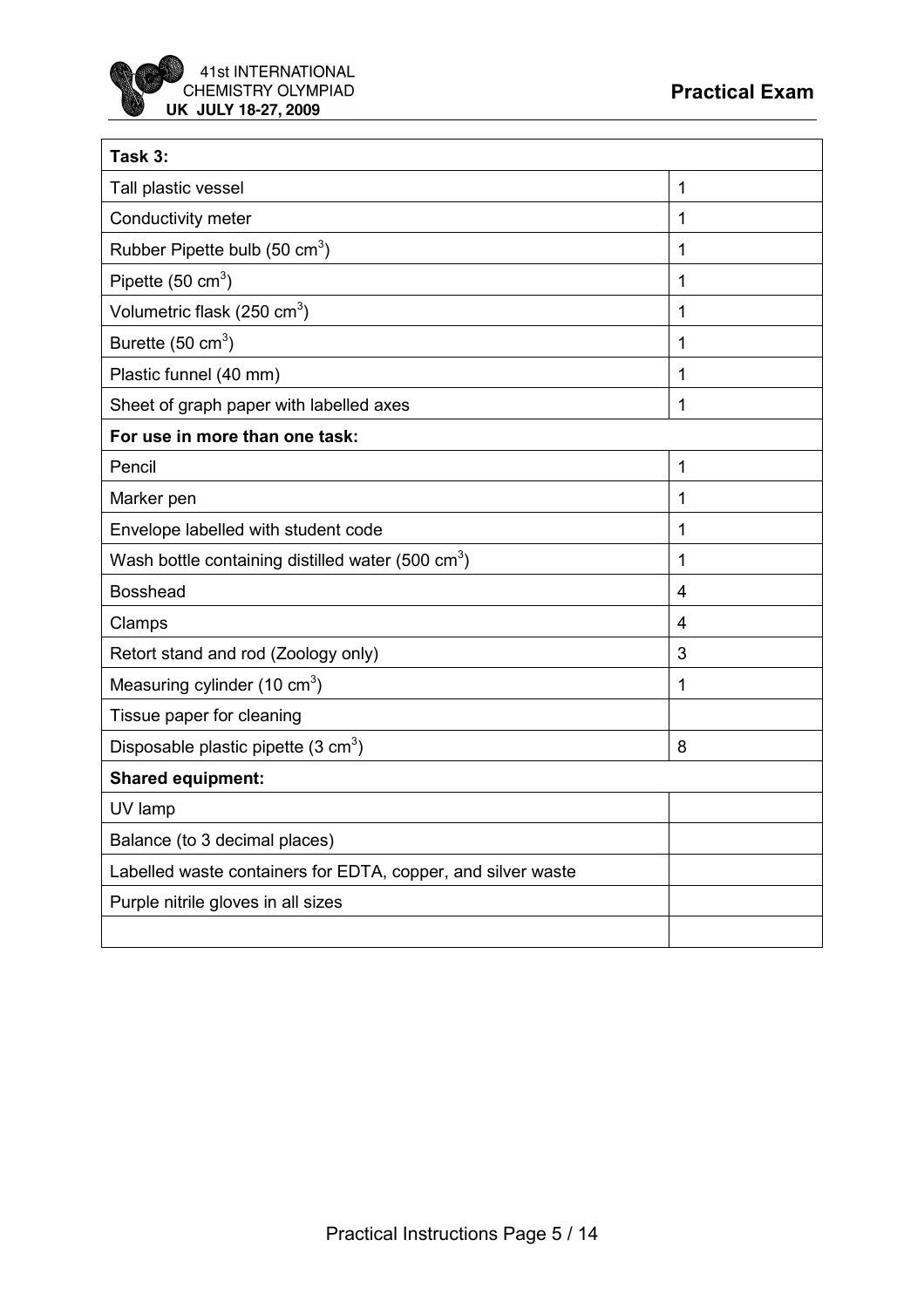

## **Chemicals on Each Desk**

| <b>Chemical</b>                                                                                                                                | R phrases                                                            | S phrases                                                                |  |
|------------------------------------------------------------------------------------------------------------------------------------------------|----------------------------------------------------------------------|--------------------------------------------------------------------------|--|
| Task 1:                                                                                                                                        |                                                                      |                                                                          |  |
| 3,4-dimethoxybenzaldehyde: 0.50 g pre-weighed in vial<br>labelled 'DMBA 0.5 g'.                                                                | 22-36/37/38                                                          | 22-24/25                                                                 |  |
| 1-indanone: 0.40 g pre-weighed in vial.                                                                                                        | 22                                                                   |                                                                          |  |
| NaOH: 0.10 g pre-weighed in vial.                                                                                                              | 34-35                                                                | 26-36-37/39-45                                                           |  |
| HCl (3.0M aqueous): 10 $cm3$ in a 30 $cm3$ bottle.                                                                                             | 34-37                                                                | 24-26-36-45                                                              |  |
| Diethyl ether: Heptane (1:1): 25 $cm3$ in a 30 $cm3$ bottle<br>labelled 'Et <sub>2</sub> O:Heptane (1:1)'.                                     | Diethyl ether: 12-<br>19-22-66-67;<br>Heptane: 11-38-<br>50/53-65-67 | Diethyl ether:<br>9-<br>16-29-33;<br>Heptane: 9-16-23-<br>29-33-60-61-62 |  |
| Ethyl ethanoate: 1 $cm3$ in a small vial.                                                                                                      | 11-36-66-67                                                          | 16-26-33                                                                 |  |
| Sample of 1-indanone dissolved in ethyl ethanoate: 1.0<br>$\text{cm}^3$ in small vial labelled '1-indanone in ethyl ethanoate'.                | See above                                                            | See above                                                                |  |
| Sample of 3,4-dimethoxybenzaldehyde dissolved in ethyl<br>ethanoate: 1.0 cm <sup>3</sup> in small vial labelled 'DMBA in ethyl<br>ethanoate'.  | See above                                                            | See above                                                                |  |
| Ethyl alcohol (9:1 mixture with $H_2O$ ): 100 cm <sup>3</sup> in a 125<br>$cm3$ bottle labelled 'EtOH:H <sub>2</sub> O (9:1)'.                 | 11                                                                   | $7 - 16$                                                                 |  |
| Task 2:                                                                                                                                        |                                                                      |                                                                          |  |
| Inorganic complex: three samples of approximately 0.1 g,<br>accurately pre-weighed in vials labelled 'Sample 1',<br>'Sample 2', 'Sample 3'.    | 22-25-36/37/38                                                       | 26-28-37/39-45                                                           |  |
| Inorganic complex: three samples of approximately 0.2 g,<br>accurately pre-weighed in vials labelled 'Sample 4',<br>'Sample 5' and 'Sample 6'. | 22-25-36/37/38                                                       | 26-28-37/39-45                                                           |  |
| pH 10 ammonia buffer: 10 cm <sup>3</sup> in a 30 cm <sup>3</sup> clear glass<br>bottle labelled 'pH 10 ammonium buffer'.                       | 20/21/22-36/37/38                                                    | 26-36                                                                    |  |
| Murexide indicator (solution in $H_2O$ ): 10 cm <sup>3</sup> in a 30 cm <sup>3</sup><br>clear glass bottle.                                    |                                                                      | 24/25                                                                    |  |
| EDTA disodium salt (0.0200 M solution in $H_2O$ ): 150 cm <sup>3</sup><br>in a 250 $cm3$ clear glass bottle.                                   | 22                                                                   | 36                                                                       |  |
| Ethanoic acid: 10 $cm3$ in a 30 $cm3$ clear glass bottle.                                                                                      | $10 - 35$                                                            | 23-26-45                                                                 |  |
| 2,7-Dichlorofluorescein indicator (solution in 7:3<br>EtOH:H <sub>2</sub> O): 10 cm <sup>3</sup> in 30 cm <sup>3</sup> clear glass bottle.     | 36/37/38                                                             | 26-36-37/39                                                              |  |
| Dextrin (2% in H <sub>2</sub> O): 25 cm <sup>3</sup> in a 30 cm <sup>3</sup> bottle.                                                           |                                                                      | 24/25                                                                    |  |
| Silver nitrate (0.1000M solution in $H_2O$ ): 150 cm <sup>3</sup> in a 250<br>$cm3$ brown glass bottle.                                        | 8-34-50/53                                                           | 26-36-45-60-61                                                           |  |
| Task 3:                                                                                                                                        |                                                                      |                                                                          |  |
| Sodium dodecyl sulfate (99%): approximately 4.3 g,<br>accurately pre-weighed in vial labelled 'SDS'.                                           | 22-36/37/38                                                          | 26-36/37                                                                 |  |
| Conductivity solution 'HI 70031': 20 cm <sup>3</sup> in pouch.                                                                                 | Non hazardous<br>product                                             | Non hazardous<br>product                                                 |  |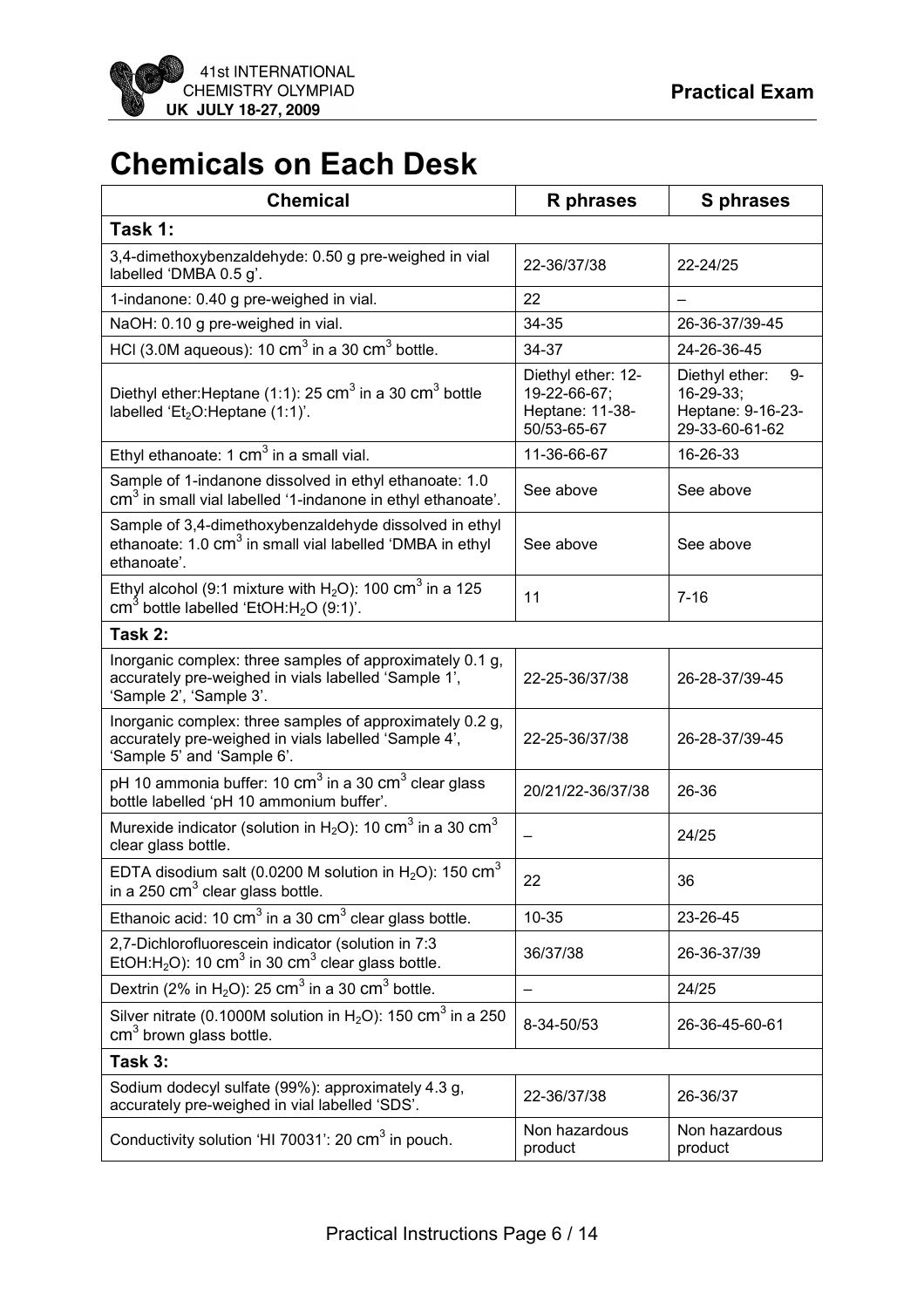

#### **Risk Phrases**

#### **Indication of Particular Risks**

| <b>R</b> Number | <b>Meaning</b>                                        |  |  |  |  |
|-----------------|-------------------------------------------------------|--|--|--|--|
| 8               | Contact with combustible material may cause fire.     |  |  |  |  |
| 10              | Flammable.                                            |  |  |  |  |
| 11              | Highly flammable.                                     |  |  |  |  |
| 12              | Extremely flammable.                                  |  |  |  |  |
| 19              | May form explosive peroxides.                         |  |  |  |  |
| 22              | Harmful if swallowed.                                 |  |  |  |  |
| 25              | Toxic if swallowed.                                   |  |  |  |  |
| 34              | Causes burns.                                         |  |  |  |  |
| 35              | Causes severe burns.                                  |  |  |  |  |
| 36              | Irritating to eyes.                                   |  |  |  |  |
| 37              | Irritating to the respiratory system.                 |  |  |  |  |
| 38              | Irritating to skin.                                   |  |  |  |  |
| 65              | Harmful: may cause lung damage if swallowed.          |  |  |  |  |
| 66              | Repeated exposure may cause skin dryness or cracking. |  |  |  |  |
| 67              | Vapours may cause drowsiness and dizziness.           |  |  |  |  |

#### **Combination of Particular Risks**

| <b>R</b> Numbers | <b>Meaning</b>                                                                             |  |  |  |  |  |  |
|------------------|--------------------------------------------------------------------------------------------|--|--|--|--|--|--|
| 20/21/22         | Harmful by inhalation, in contact with skin and if swallowed.                              |  |  |  |  |  |  |
| 36/37/38         | Irritating to eyes, respiratory system and skin.                                           |  |  |  |  |  |  |
| 50/53            | Very toxic to aquatic organisms; may cause long term effects in the<br>aquatic environment |  |  |  |  |  |  |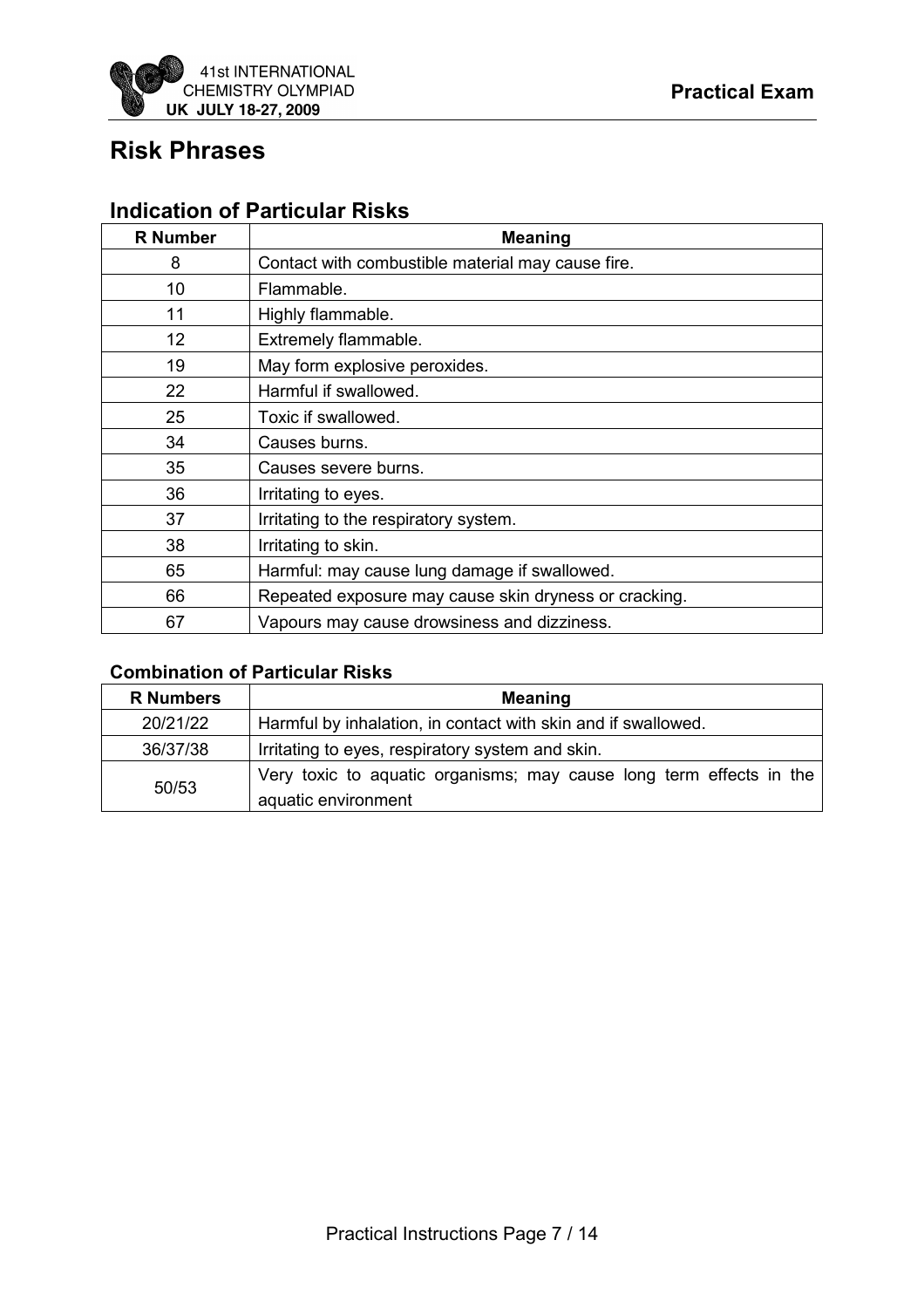### **Safety Phrases**

### **Indication of Safety Precautions Required**

| <b>S Number</b> | <b>Meaning</b>                                                             |  |  |  |  |
|-----------------|----------------------------------------------------------------------------|--|--|--|--|
| 7               | Keep container tightly closed.                                             |  |  |  |  |
| 9               | Keep container in a well ventilated place.                                 |  |  |  |  |
| 16              | Keep away from sources of ignition. No smoking.                            |  |  |  |  |
| 22              | Do not inhale dust.                                                        |  |  |  |  |
| 23              | Do not inhale gas/fumes/vapour/spray.                                      |  |  |  |  |
| 24              | Avoid contact with the skin.                                               |  |  |  |  |
|                 | In case of contact with eyes, rinse immediately with plenty of water and   |  |  |  |  |
| 26              | seek medical advice.                                                       |  |  |  |  |
| 28              | After contact with skin, wash with plenty of water.                        |  |  |  |  |
| 29              | Do not empty into drains.                                                  |  |  |  |  |
| 33              | Take precautionary measurements against static discharges.                 |  |  |  |  |
| 36              | Wear suitable protective clothing.                                         |  |  |  |  |
|                 | In case of accident or if you feel unwell, seek medical advice immediately |  |  |  |  |
| 45              | (show label where possible).                                               |  |  |  |  |
| 60              | This material and/or its container must be disposed of as hazardous        |  |  |  |  |
|                 | waste.                                                                     |  |  |  |  |
| 61              | Avoid release to the environment.                                          |  |  |  |  |
| 62              | If swallowed, do not induce vomiting: seek medical advice immediately      |  |  |  |  |
|                 | and show this container or label.                                          |  |  |  |  |

## **Combination of Safety Precautions Required**

| <b>S</b> Numbers | <b>Meaning</b>                                                     |
|------------------|--------------------------------------------------------------------|
| 24/25            | Avoid contact with skin and eyes.                                  |
| 36/37            | Wear suitable protective clothing and gloves.                      |
| 36/37/39         | Wear suitable protective clothing, gloves and eye/face protection. |
| 37/39            | Wear suitable gloves and eye/face protection.                      |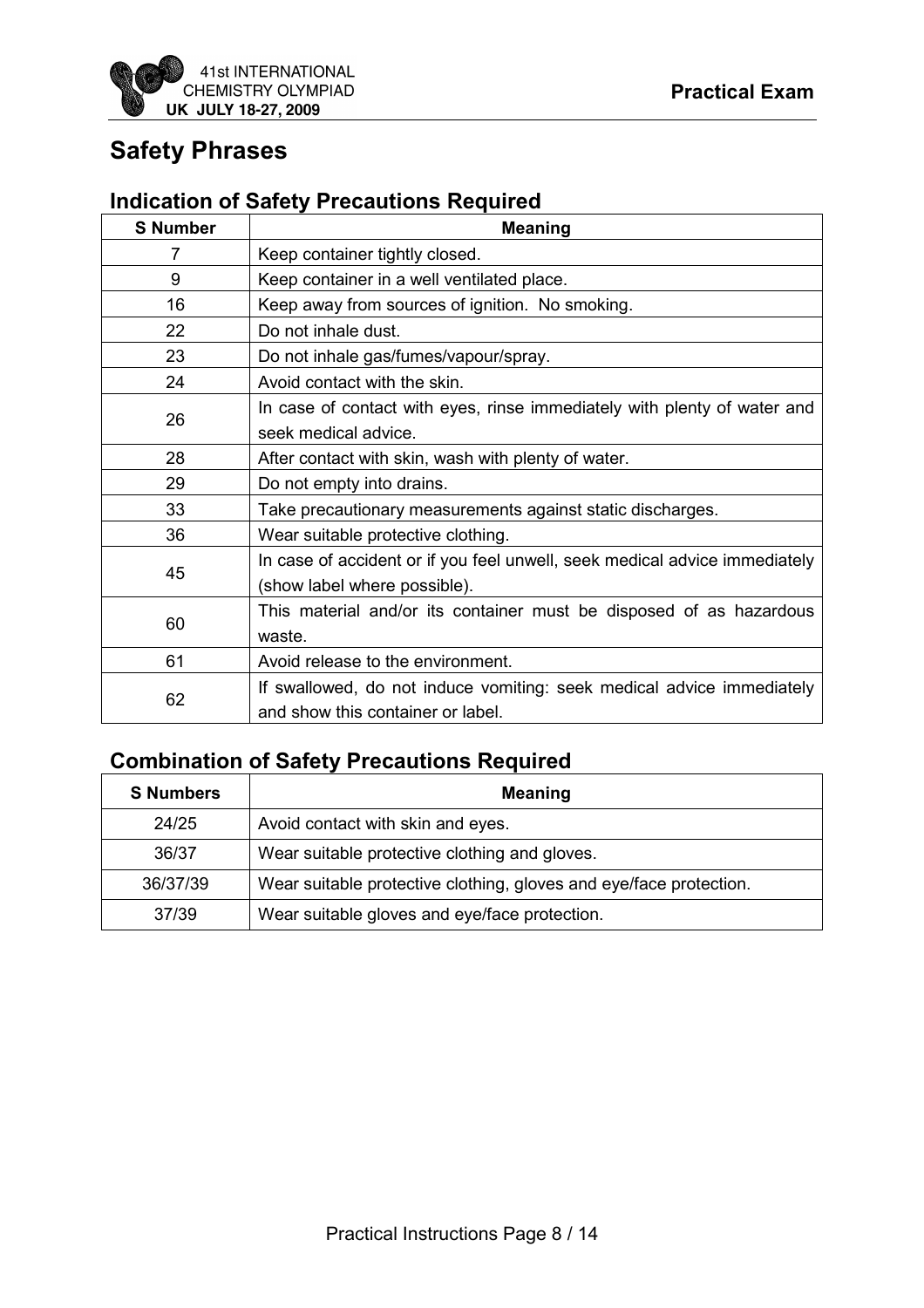### **Task 1 – An Environmentally Friendly Aldol Condensation**

In attempts to become more environmentally friendly, increasing attention is being paid to minimising the large amounts of solvents used in chemical reactions. In the following experiment, an aldol condensation reaction is carried out in the absence of solvent.



**1.** Add 3,4-dimethoxybenzaldehyde (DMBA 0.50 g, 3.0 mmol) and 1 indanone (0.40 g, 3.0 mmol) to a 25 cm<sup>3</sup> beaker. Use a metal spatula to scrape and crush the two solids together until they become a clear oil.

**2.** Add NaOH (0.1 g, 2.5 mmol) to the reaction mixture, crush any lumps formed and continue scraping and crushing until the mixture becomes solid.

**3.** Allow the mixture to stand for 20 minutes. Then add 4  $\text{cm}^3$  HCl (3 M aqueous) and scrape around the beaker so as to dislodge all product from the walls. Use a flat-ended glass rod to crush any lumps present.

**a)** Measure and record the pH of the solution.

**4.** Isolate the crude product using vacuum filtration through a Hirsch funnel. Rinse out the beaker with 2 cm<sup>3</sup> HCI (3 M aqueous) and pour over the crude product in Hirsch funnel to wash, continuing to pull air through the solid for 10 minutes to facilitate drying.

**b)** Report the mass of the crude product (which may still be a little wet), using the vial labeled 'CPA' as a container.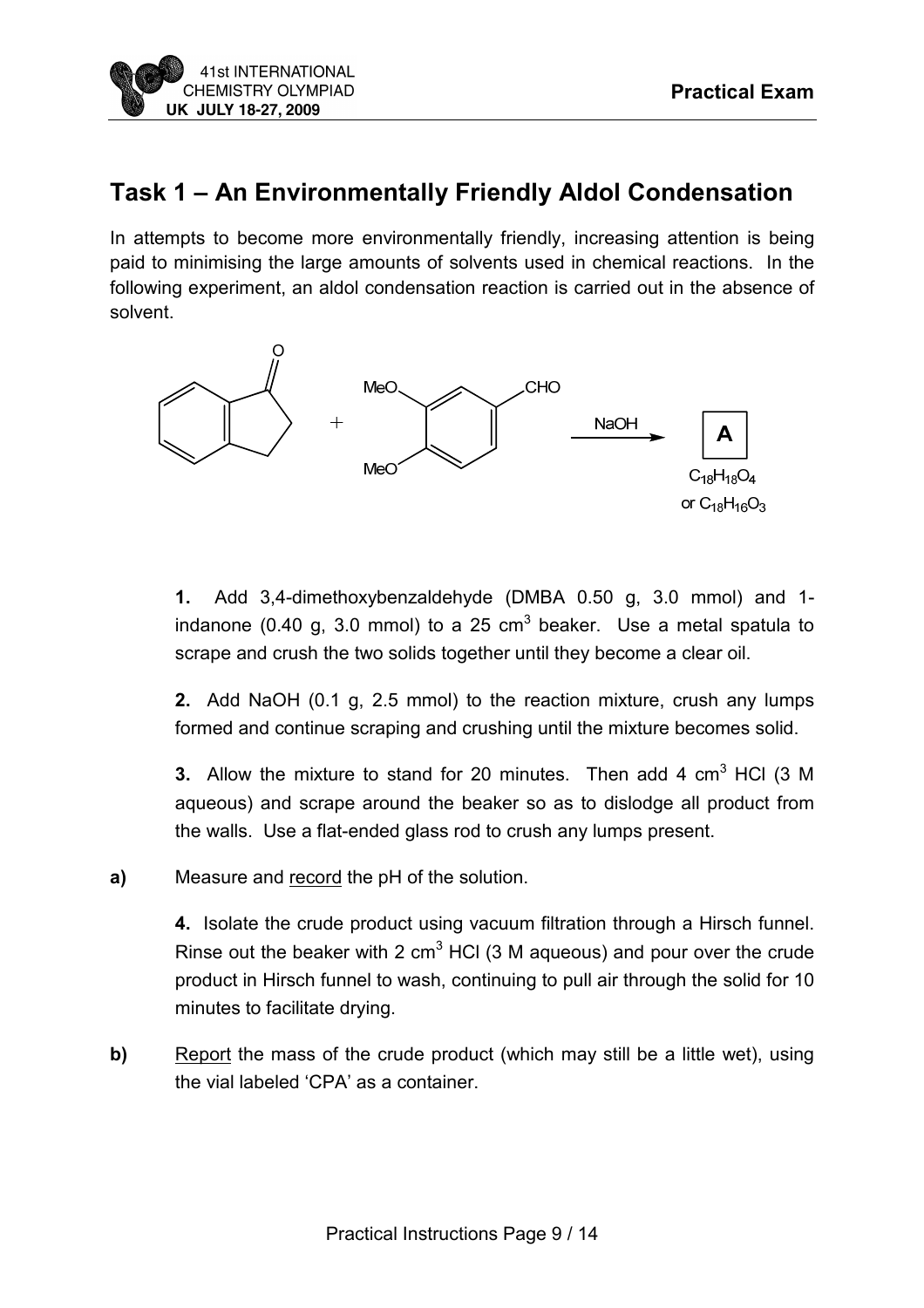- **5.** Take a TLC to assess whether the reaction is complete, using Et<sub>2</sub>O;heptane (1:1) as the eluant. Solutions of both starting materials in ethyl ethanoate are provided. The crude product is soluble in ethyl ethanoate. [Note: three TLC plates are provided. You may use them all, but you must only submit *one* in your labelled Ziploc bag. This should be the plate that you draw in your answer booklet.]
- **c)** Using UV light to visualize, draw around the spots on the plate in pencil to show where they are, copy your plate onto the answer sheet, and place your plate in the Ziploc bag labeled with your student code. Determine and record the relevant  $R_F$  values.

**6.** Using a 100 cm<sup>3</sup> conical flask with a stir bar in the bottom, recrystallise the product from  $9:1$  EtOH:H<sub>2</sub>O (N.B. A hot filtration, using the glass funnel provided, is required as part of this process to remove small amounts of insoluble impurities). Any lumps may be crushed using the flat-ended glass rod. Allow the conical flask containing the filtered solution to cool to room temperature and then cool in an ice bath (use the polystyrene tray to make the ice bath in) for one hour before filtration through a Buchner funnel to collect your product. Suck air through for 10 minutes to dry the product. Place your product in the vial marked with your code and labeled 'RPA'.

- **d)** Report the mass of the purified product.
- **e)** Determine the potential structures for Product **A**, using the information on the answer sheet.
- **f)** The <sup>13</sup>C NMR spectrum for **A** is shown on the next page. Peaks due to the solvent, CDCI<sub>3</sub>, are marked with an asterisk. With the aid of the spectrum, decide which is the correct formula for **A**. Mark your answer on the answer sheet.
- **g)** Calculate the percentage yield of the purified product, based on the formula you gave for its structure.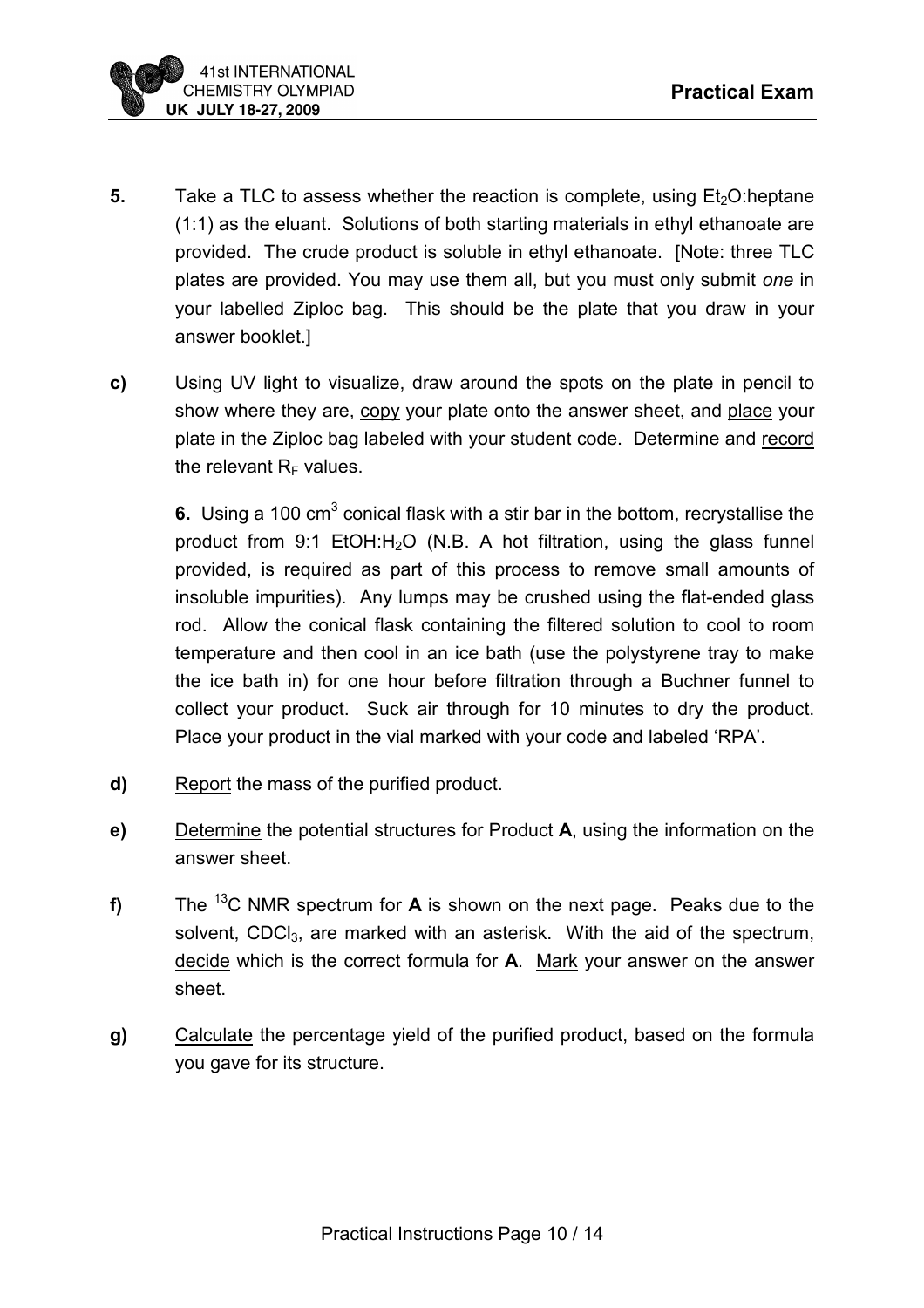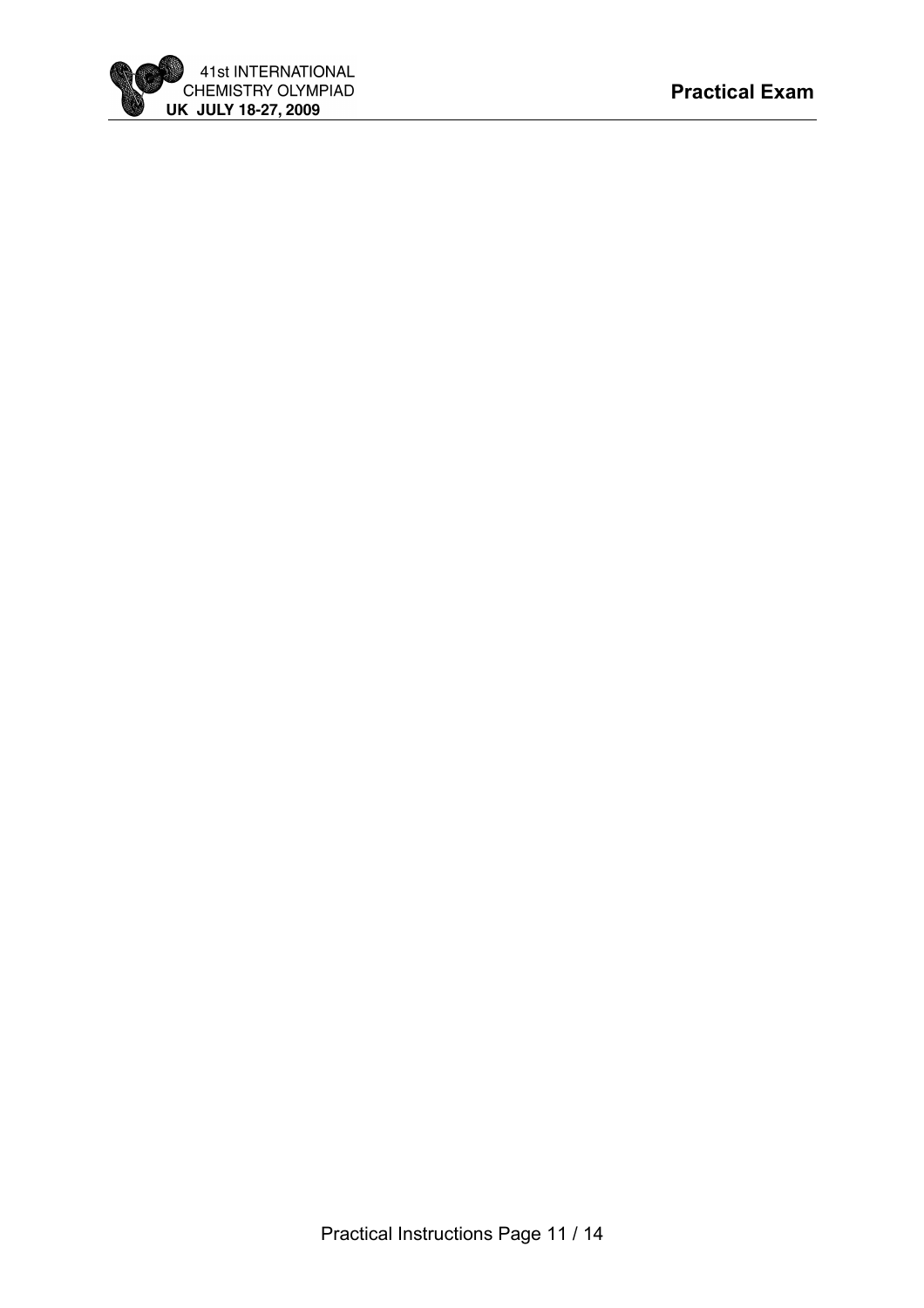



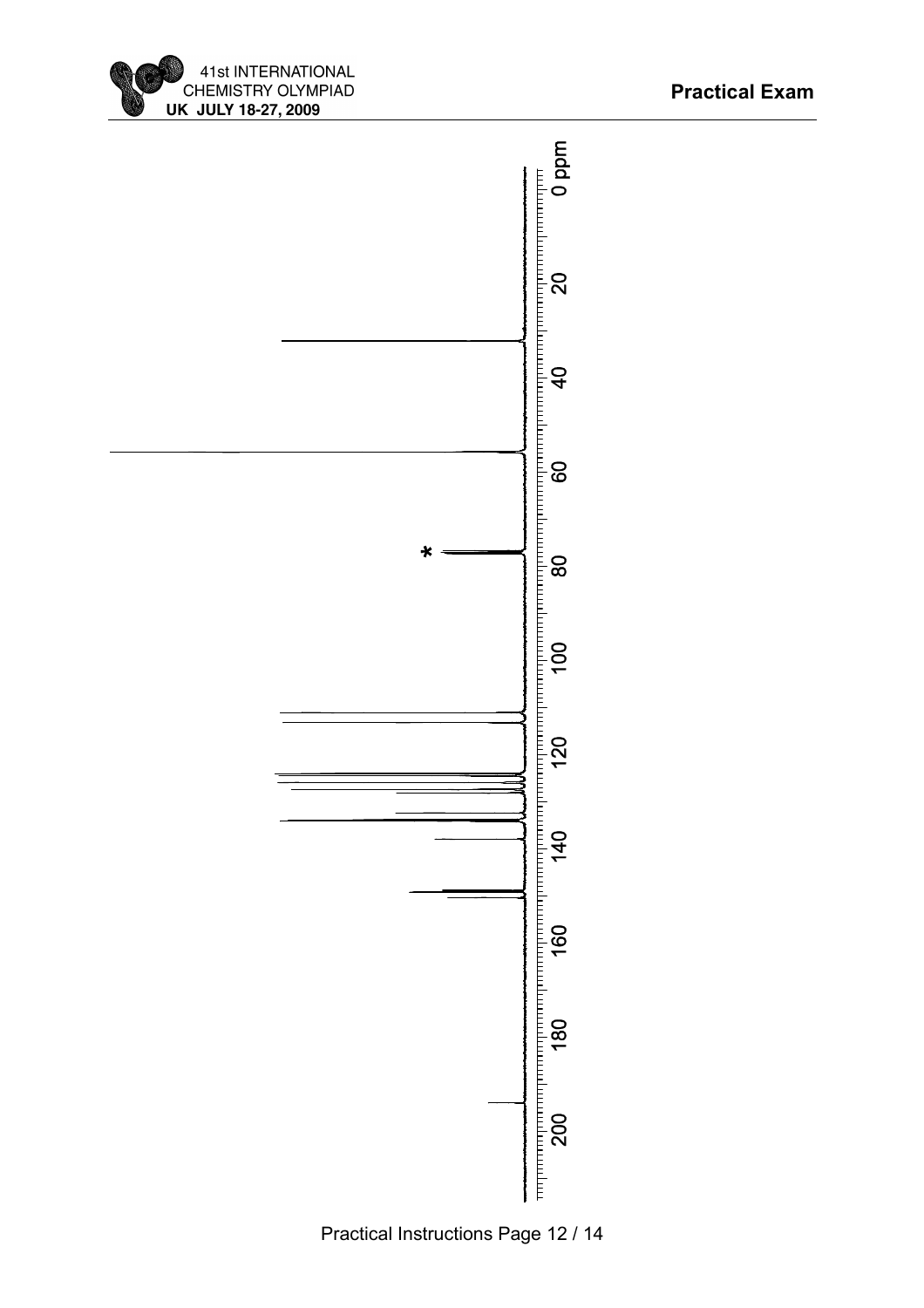

### **Task 2 – Analysis of a Copper(II) Complex**

You are provided with a sample of an inorganic copper(II) complex, the anion of which is made from copper, chlorine, and oxygen. The counter ion is the tetramethyl ammonium cation. There is no water of crystallisation. You are required to determine proportions of copper ions and chloride ions by titration and hence determine the composition of the complex

*Titration to determine the proportion of copper ions* 

**1.** You are provided with three accurately pre-weighed samples of copper complex, each of approximately 0.1 g. These are labeled "Sample 1", "Sample 2", "Sample 3", together with the exact mass of the copper complex. Take the first of these, note down the mass of the sample and quantitatively transfer the contents to a 250 cm<sup>3</sup> conical flask using approximately 25 cm<sup>3</sup> of water.

**2.** Add pH 10 ammonia buffer solution until the precipitate which forms initially just redissolves (about 10 drops).

**3.** Add 10 drops of the murexide indicator.

**4.** Titrate with the 0.0200 mol dm–3 EDTA solution until the solution turns violet and the colour persists for at least 15 seconds. Record the volume of solution used in the titration.

**5.** Repeat if necessary with samples 2 and 3.

Note: you will be marked only on a single value you report in the answer booklet. This may either be an average value, or a single value you feel most confident in.

- **a)** Calculate the volume of EDTA solution needed to react completely with 0.100 g of complex.
- **b)** Give an equation for the titration reaction.
- **c)** Calculate the percentage by mass of copper in the sample.

You will need to wash out your burette before you start the titration for the determination of chloride ions. Any remaining EDTA solution may be disposed of into the waste containers labelled 'EDTA'.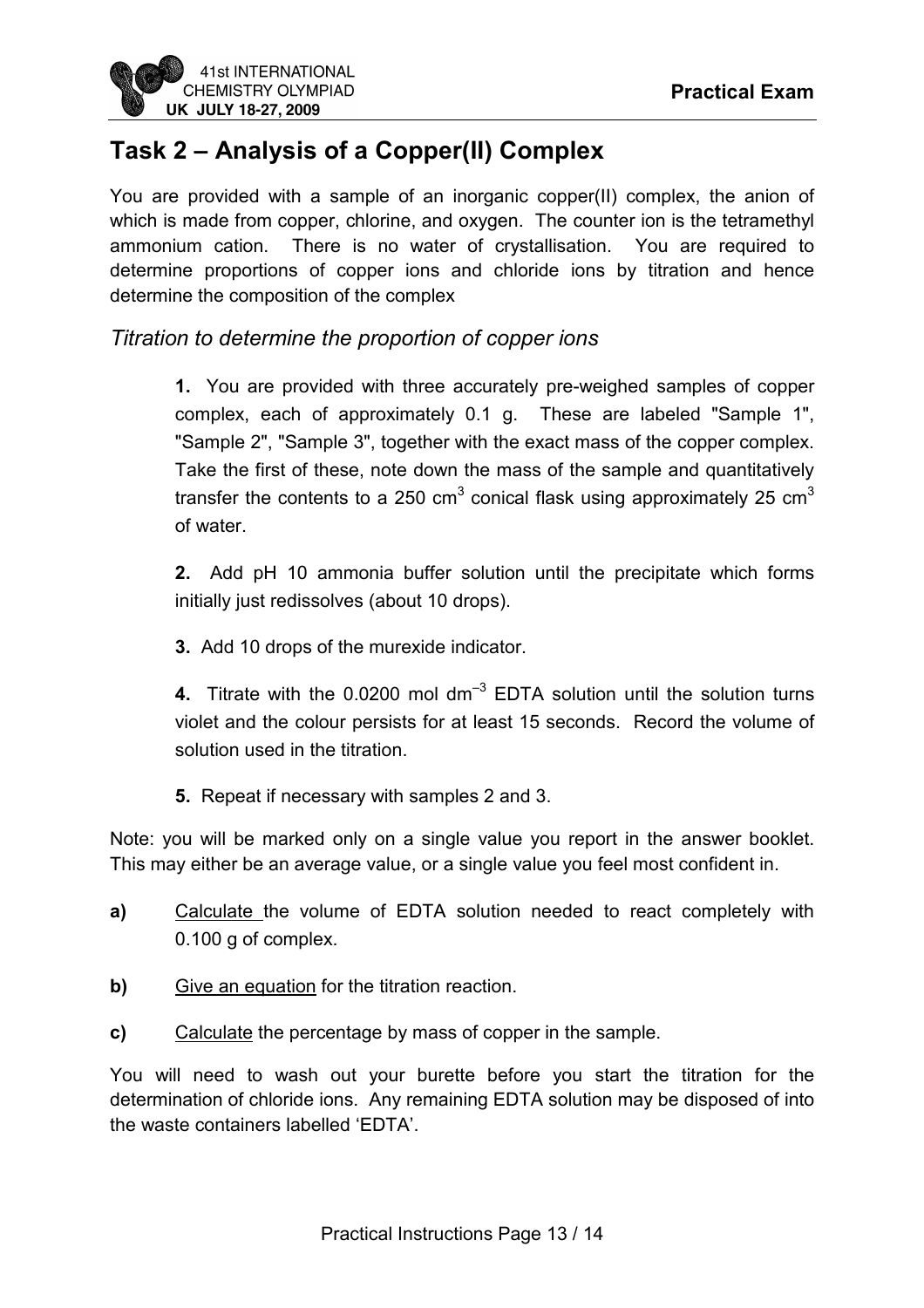#### *Titration to determine the proportion of chloride ions present*

**1.** You are provided with three accurately pre-weighed samples of copper complex each of approximately 0.2 g. These are labeled "Sample 4", "Sample 5", "Sample 6", together with the exact mass of the copper complex. Take the first of these, note down the mass of the sample and quantitatively transfer the contents to a 250 cm<sup>3</sup> conical flask using approximately 25 cm<sup>3</sup> of water.

**2.** Add 5 drops of ethanoic acid, followed by 10 drops of dichlorofluorescein indicator and 5 cm<sup>3</sup> dextrin (2% suspension in water). N.B. Shake the bottle well before adding the dextrin suspension.

**3.** Titrate with the 0.1000 mol dm<sup>-3</sup> silver nitrate solution, swirling constantly until the white suspension turns pink and the colour does not disappear after swirling.

**4.** Repeat if necessary.

Note: you will be marked only on a single value you report in the answer booklet. This may either be an average value, or the value you feel most confident in.

- **d)** Calculate the volume of silver nitrate solution needed to react completely with 0.200 g of complex.
- **e)** Give an equation for the titration reaction.
- **f)** Calculate the percentage by mass of chloride ions in the sample.

The percentage of carbon, hydrogen and nitrogen in the complex was determined by combustion analysis and found to be as follows:

| Carbon: 20.87 % | Hydrogen: 5.17 % | Nitrogen: 5.96 % |
|-----------------|------------------|------------------|
|-----------------|------------------|------------------|

- **g)** Mark in the answer booklet, which element in the complex has the greatest percentage error in the determination of its proportion.
- **h)** Determine the formula of the copper complex. Show your working.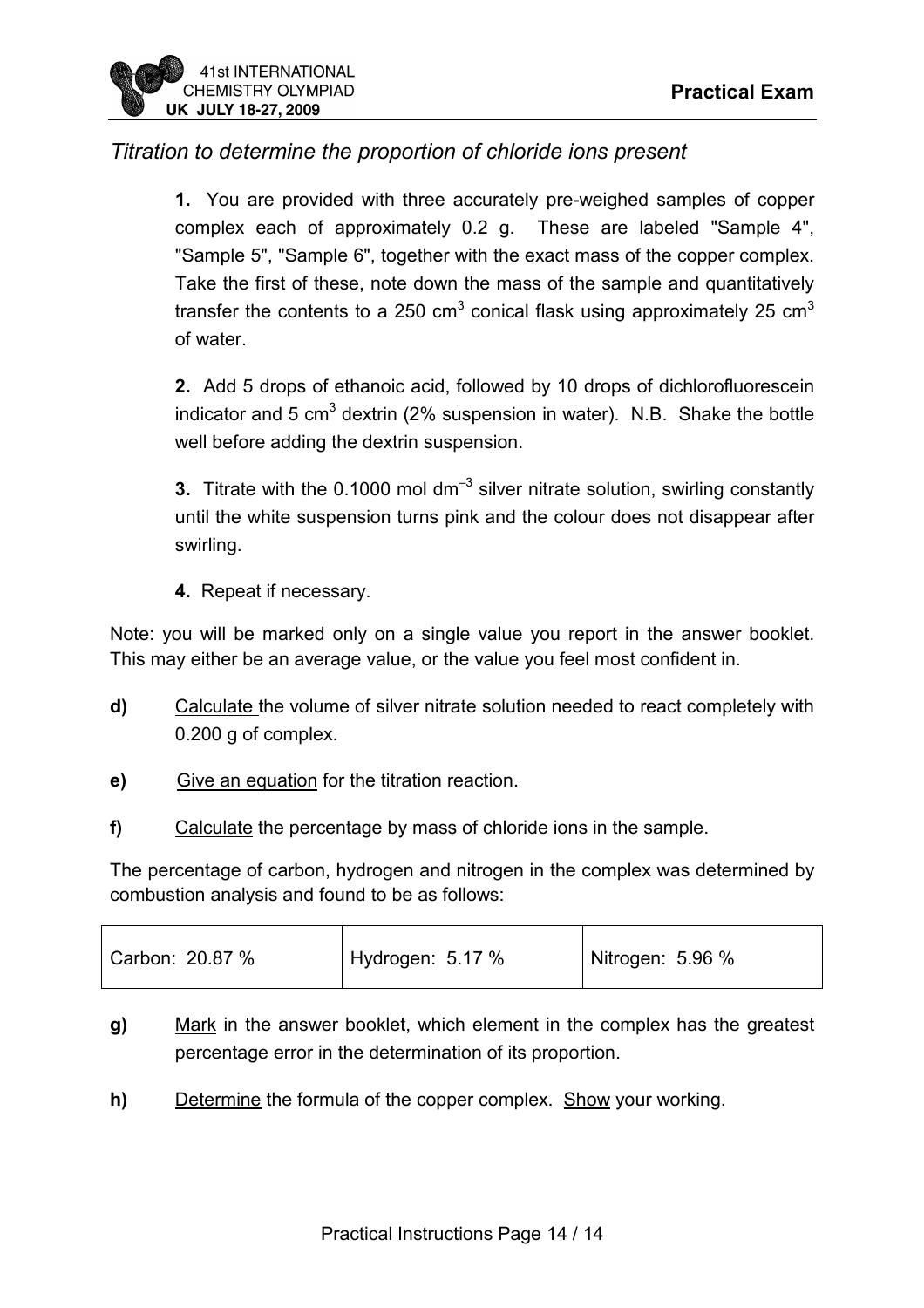#### **Task 3 – The Critical Micelle Concentration of a Surfactant**

Surfactants are used extensively in many everyday cleaning products, such as shampoos or detergents for washing clothes. One such surfactant is SDS, sodium *n*dodecyl sulfate,  $CH_3(CH_2)_{11}OSO_3$ Na (Relative Molecular Mass: 288.37).

Very dilute aqueous solutions consist of solvated individual molecules of SDS. However, if the concentration is gradually increased beyond a specific concentration, the concentration of monomeric SDS does not change, but instead the surfactant begins to form clusters known as *micelles*. It is these micelles that assist in the removal of grease and dirt. The concentration at which the micelles form is called the *critical micelle concentration*. This process is shown schematically in the figure below.



low SDS concentration free monomer only

high SDS concentration micelles and some free monomer

In this experiment, you will determine the critical micelle concentration of SDS by measuring the conductivity of different concentrations of SDS.

- **1.** You are provided with approximately 4.3 g SDS, accurately pre-weighed in a vial, a 250 cm<sup>3</sup> volumetric flask, a 50 cm<sup>3</sup> burette, 50 cm<sup>3</sup> bulb pipette, a conductivity meter, conductivity solution (used only for calibration), and a tall plastic vessel.
- **2.** You need to measure the conductivity ( $\sigma$ , in  $\mu$ S cm<sup>-1</sup>) of various concentrations of aqueous SDS  $(c, up to 30 \text{ mmol dm}^{-3})$ . [Note: you may assume all volumes are additive.]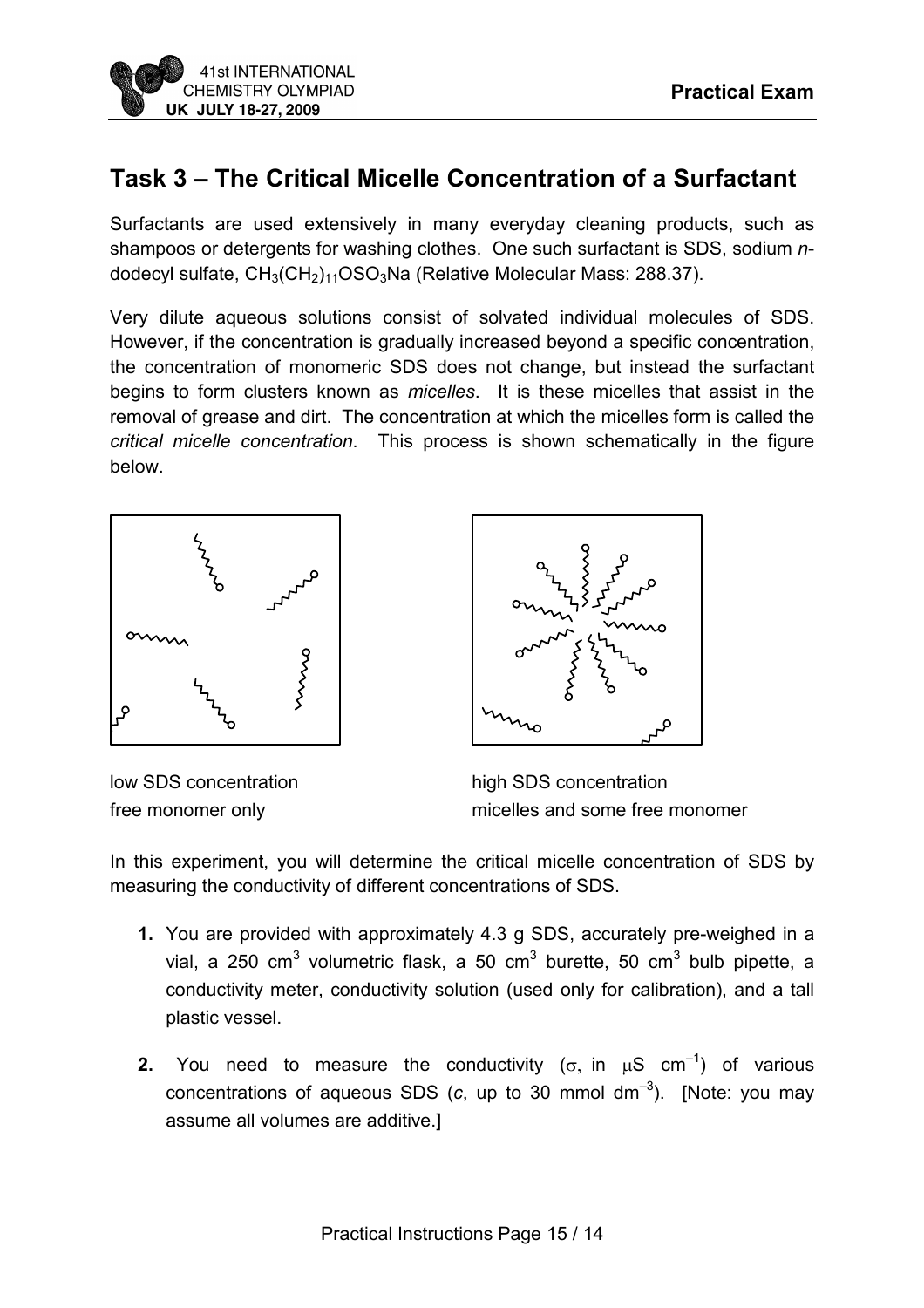

- **a)** Give the concentration of your stock SDS solution.
- **b)** Use the table given in the answer booklet to record your results and plot a suitable graph to determine the critical micelle concentration (CMC) on the paper provided.
- **c)** State the concentration at which micelles begin to form (the critical micelle concentration).

#### **Notes**

- 1) Solutions of SDS readily form bubbles if shaken.
- 2) The conductivity meter needs at least 50  $cm<sup>3</sup>$  of solution to be inside the plastic vessel in order to work correctly.
- 3) To calibrate the meter:
	- Switch the meter on by pressing the ON/OFF button once.
	- Press and hold the ON/OFF button again, this time for about 3 seconds, until you see the letters 'CAL' on the screen, indicating that the calibration mode has been entered. Let go of the ON/OFF button and '1413' will start blinking on the display. To calibrate, carry out the next step immediately, before the meter has reverted back to reading '0' on the screen (meaning you have exited the calibration mode)
	- Immerse the probe in the pouch containing the 'HI 70031' calibration solution, without exceeding the maximum immersion level.
	- Stir gently and wait for about 20 seconds to confirm the reading.
	- Once the display stops blinking, the meter is calibrated and ready for use.
	- Rinse the meter with distilled water and dry before making measurements.
- 4) To record the reading:
	- Switch the meter on by pressing the ON/OFF button
	- Immerse the probe in the sample without exceeding the maximum immersion level and being above the minimum immersion level.
	- Stir gently and wait for the reading to stabilize. The meter automatically compensates for temperature variations.
	-

• The conductivity